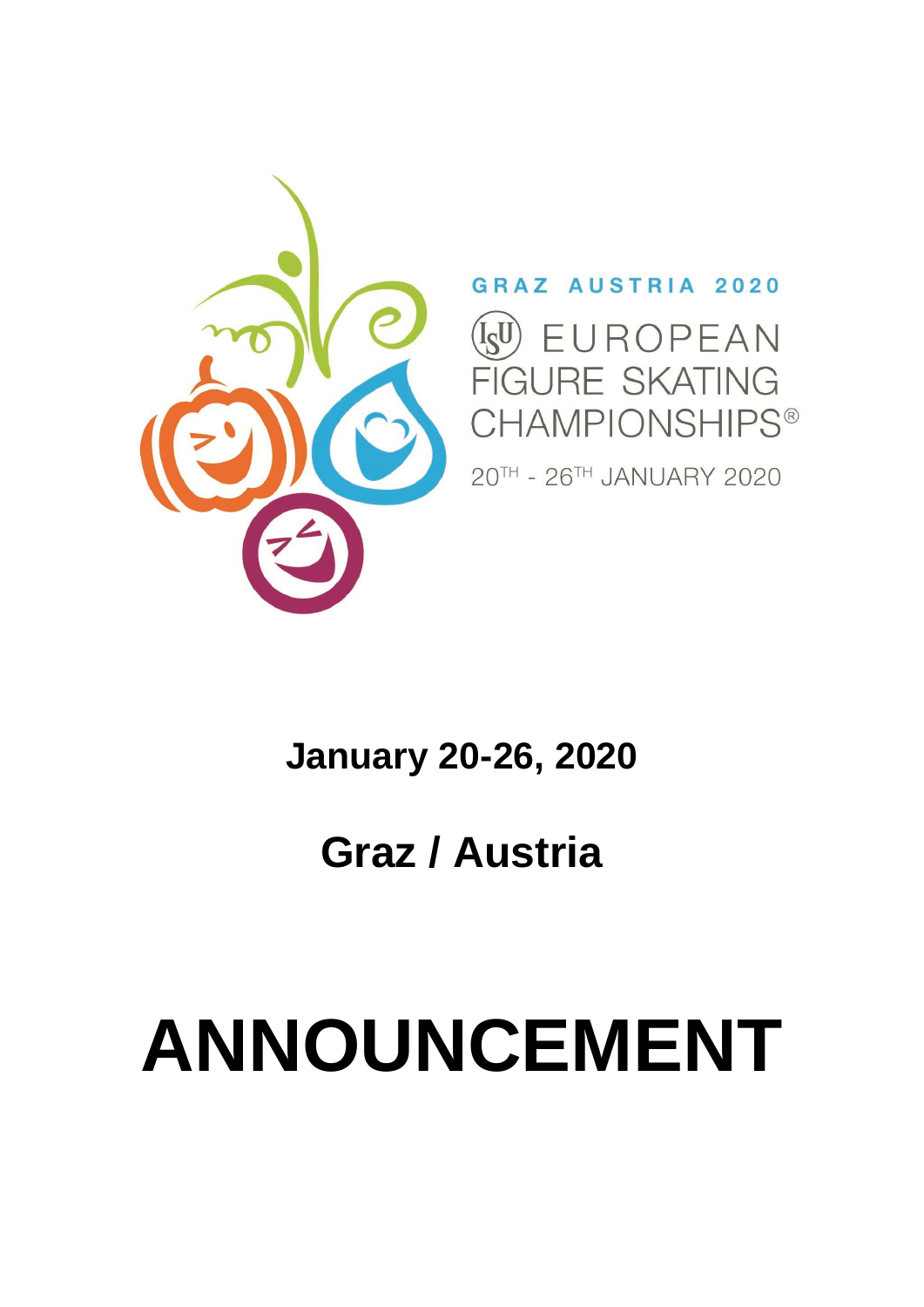#### **1. GENERAL REGULATIONS**

The ISU European Figure Skating Championships<sup>®</sup> 2020 will be conducted in accordance with the ISU Constitution and General Regulations 2018, the ISU Special Regulations & Technical Rules Single & Pair Skating and Ice Dance 2018, as well as all pertinent ISU Communications.

Participation in the ISU European Figure Skating Championships<sup>®</sup> 2020 is open to all Competitors who belong to an ISU Member in accordance with Rule 130, paragraph 2 and qualify with regard to eligibility according to Rule 102, provided their ages fall within the limits specified in Rule 108, paragraph 3. a) and they meet the participation, citizenship and residency requirements in Rule 109, paragraphs 1 through 5 and Communication No. 2030 (or any updated of this Communication).

In accordance with Rule 109 of the ISU Regulations and ISU Communication No. 2030 (or any update of this Communication), all Skaters who do not have the nationality of the Member by which they have been entered or who, although having such nationality, have in the past represented another Member, must produce an ISU Clearance Certificate.

#### **2. TECHNICAL DATA**

All Championship events as well as some official practices will take place at the **Steiermarkhalle** – with an ice surface of 30 m x 60 m. The remainder of the official practices will take place at the **Eisstadion Hart / Graz,**  with an ice surface of 30 m x 60 m. The two facilities are 7km apart (approx. 20 minutes by car). Both venues are indoor, air-conditioned and heated.

Main Arena: Steiermarkhalle Thalerhofstraße 85 8141 Premstätten

Practice Arena: Eisstadion Hart / Graz Eisweg 3 8075 Hart / Graz

#### **2.1 Minimum Score**

Please refer to ISU Communications No. 2262, paragraph 7.

Skaters/couples participating in the ISU European Figure Skating Championships<sup>®</sup> 2020 must have reached the applicable Minimum Technical Elements Score (for SP/RD and FS/FD) as follows:

|                     | <b>SP/RD</b> | <b>FS/FD</b> |
|---------------------|--------------|--------------|
| MEN                 | 28.00        | 46.00        |
| <b>LADIES</b>       | 23.00        | 40.00        |
| <b>PAIR SKATING</b> | 25.00        | 42.00        |
| <b>ICE DANCE</b>    | 28.00        | 44.00        |

The Minimum Technical Elements Score (not including Component Scores) is a Technical Score and must have been reached in an ISU recognized International Competition (as per Article 39, paragraph 7 of the ISU Constitution and Rule 107, paragraphs 1 to 10 of the ISU General Regulations) during the ongoing or immediately preceding season in both segments, Short Program/Rhythm Dance and Free Skating/Free Dance (See ISU Special Regulations Single & Pair Skating Ice Dance, Rule 378, paragraph 3).

While the Minimum Technical Elements Score must be reached separately in each segment (not a total of the two segments), the Minimum Technical Elements Score for each segment may be reached at different competitions.

The Minimum Technical Elements Score must be reached 21 (twenty-one) days before the first day (first official practice day) of the Championships concerned (same as entry deadline).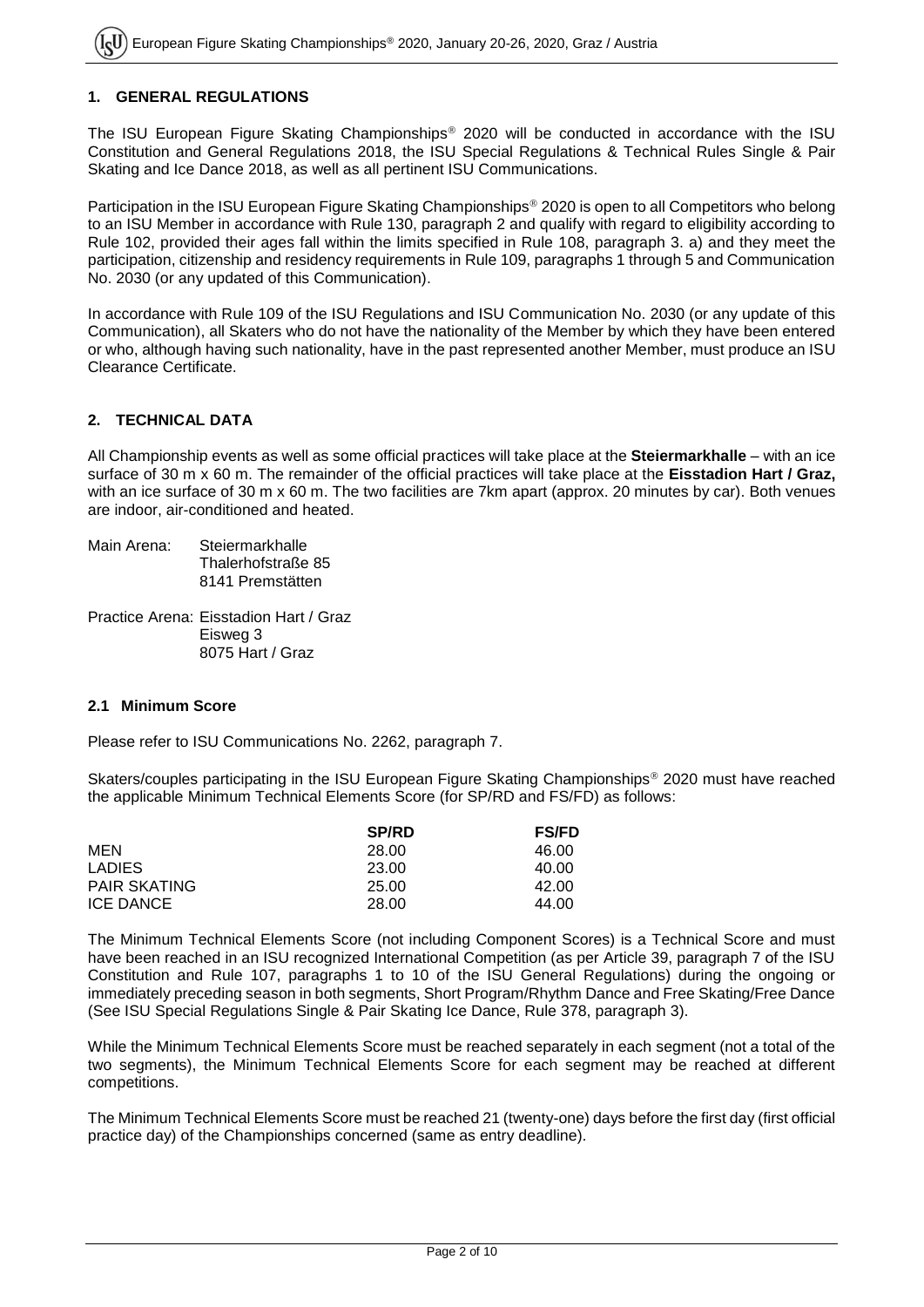| 2.2 Technical Details |
|-----------------------|
|                       |

| <b>MEN</b>          | Short Program       | The required elements to be skated are those listed in ISU<br>Technical Rules Single & Pair Skating 2018, Rule 611,<br>paragraphs 1 and 2.                                                                        |                                                                                                                                                                                                 |  |
|---------------------|---------------------|-------------------------------------------------------------------------------------------------------------------------------------------------------------------------------------------------------------------|-------------------------------------------------------------------------------------------------------------------------------------------------------------------------------------------------|--|
|                     |                     | Duration:                                                                                                                                                                                                         | 2 min., 40 sec. +/- 10 sec.                                                                                                                                                                     |  |
|                     | <b>Free Skating</b> | In accordance with ISU Technical Rules Single & Pair Skating<br>2018, Rule 612 and the respective ISU Communication. Special<br>attention should be paid to the "well balanced program" and the<br>element value. |                                                                                                                                                                                                 |  |
|                     |                     | Duration:                                                                                                                                                                                                         | 4 min., +/- 10 sec.                                                                                                                                                                             |  |
| <b>LADIES</b>       | Short Program       | The required elements to be skated are those listed in ISU<br>Technical Rules Single & Pair Skating 2018 Rule 611,<br>paragraphs 1 and 2.                                                                         |                                                                                                                                                                                                 |  |
|                     |                     | Duration:                                                                                                                                                                                                         | 2 min., 40 sec. +/- 10 sec.                                                                                                                                                                     |  |
|                     | <b>Free Skating</b> | element value.                                                                                                                                                                                                    | In accordance with ISU Technical Rules Single & Pair Skating<br>2018, Rule 612 and the respective ISU Communication. Special<br>attention should be paid to the "well balanced program" and the |  |
|                     |                     | Duration:                                                                                                                                                                                                         | 4 min., +/- 10 sec.                                                                                                                                                                             |  |
| <b>PAIR SKATING</b> | Short Program       | The required elements to be skated are those listed in ISU<br>Technical Rules Single & Pair Skating 2018, Rule 620,<br>paragraphs 1 and 2 for 2019/20.                                                            |                                                                                                                                                                                                 |  |
|                     |                     | Duration:                                                                                                                                                                                                         | 2 min., 40 sec. +/- 10 sec.                                                                                                                                                                     |  |
|                     | <b>Free Skating</b> | and the element value.                                                                                                                                                                                            | In accordance with ISU Technical Rules Figure Skating & Pair<br>Skating 2018, Rule 621 and the respective ISU Communication.<br>Special attention should be paid to the "well balanced program" |  |
|                     |                     | Duration:                                                                                                                                                                                                         | 4 min., +/- 10 sec.                                                                                                                                                                             |  |
| <b>ICE DANCE</b>    | <b>Rhythm Dance</b> | 709.                                                                                                                                                                                                              | In accordance with ISU Technical Rules Ice Dance 2018, Rule                                                                                                                                     |  |
|                     |                     |                                                                                                                                                                                                                   | Rhythms, required elements and guidelines are those listed in<br>ISU Communication 2239, 2257 and subsequent updates.                                                                           |  |
|                     |                     | Duration:                                                                                                                                                                                                         | 2 min., 50 sec., +/- 10 sec                                                                                                                                                                     |  |
|                     | Free Dance          |                                                                                                                                                                                                                   | In accordance with ISU Technical Rules Ice Dance 2018, Rule<br>710. The required elements to be skated are those listed in ISU<br>Communication 2239, 2257 and subsequent updates.              |  |
|                     |                     | Duration:                                                                                                                                                                                                         | 4 min., +/- 10 sec.                                                                                                                                                                             |  |

#### **3. ENTRIES**

#### **3.1 General**

All entries for the ISU European Figure Skating Championships 2020, must be done through the **ISU Online Registration System (ORS)** by the deadline indicated; hotel and travel information should also be entered into ORS, as well as bank information. Declarations will need to be uploaded to the ORS as well.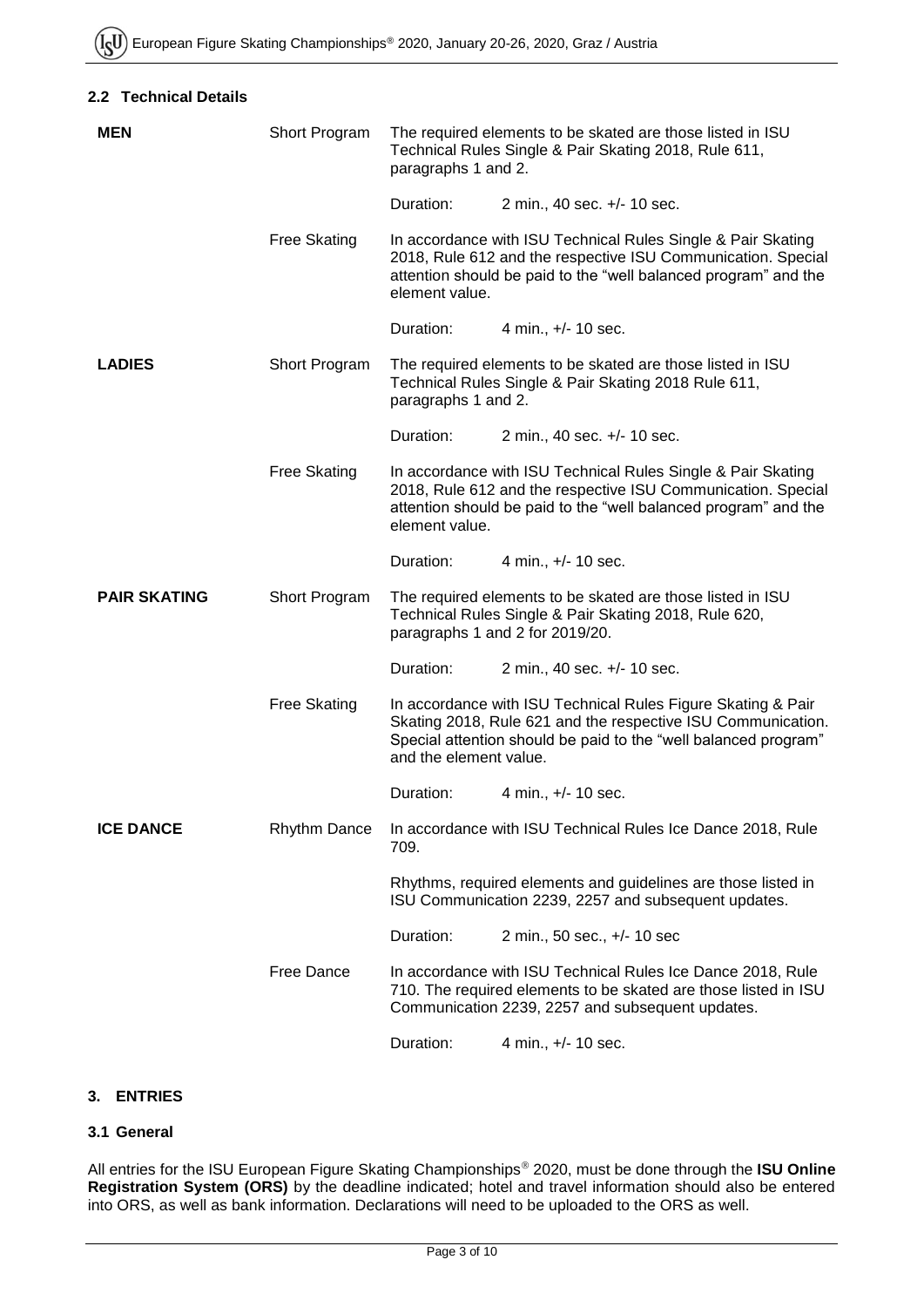#### **3.2 Entries of Competitors**

In accordance with Rule 378, the Entries by names must be made via the ISU Online Registration System (ORS):

#### **<https://fms.sportresult.com/isu/>**

and will be submitted via the ORS simultaneously to the:

**Organizing Committee** Skate Austria e-mail: [oc@graz2020.com](mailto:oc@graz2020.com)

and to:

**ISU Secretariat** fax: +41 21 612 66 77 e-mail: [entries@isu.ch](mailto:entries@isu.ch)

not later than **Monday, December 30, 2019 – 20:00 h, local time Graz / AUT** (see Rule 378, paragraph 1).

Preliminary entries (by number) must be entered in the ORS not later than **October 1, 2019**.

**Please note that for all persons entered by the Members the procedures in regard to the Declaration for Competitors and Officials entering ISU Events (Rule 131) as outlined in ISU Communication ISU Communication 1876, point 16 (or any update of this Communication) need to be strictly observed.**

#### **3.3 Entries of Team Members**

Official entries of Team Leaders, Assistant Team Leaders, Team Officials, Team Medical Staff, Member Press Officer and Coaches and the partner or relative of a Judge will be accepted.

Accreditation will be provided to those who are officially accepted by the Organizing Committee.

Please be advised that only one Coach per Skater will be accredited. An Assistant Team Leader will be accepted for Teams having six (6) and more Skaters. Only two Team Officials of each Member, including the Member President or other members of the Member provided that they are Council/Board members, Technical Committee members or members of the Head Office of their Federation, will be accredited. Not more than one (1) Team Doctor and one (1) Team Physiotherapist will be accepted as the Team Medical Staff, for which the Organizing Committee requests the right to have a medical certification (document) presented before accreditation. Furthermore, not more than one (1) Member Press Officer will be accredited (provided the necessary form was received by September 1, 2019 and approved by the ISU). A partner or relative of a Judge will be accepted for restricted accreditation. The Members must guarantee that the requested accreditation of Team members will correspond to their function within the team.

The names of all team members must be submitted via the ISU Online Registration System (ORS) and must reach the Organizing Committee and the ISU Secretariat not later than **Monday, December 30, 2019 – 20:00 h, local time Graz / AUT**.

For Chaperones (one per Competitor) the Team Leader can request a "bus permit" which will include access to practices. Chaperones will not stay in the Official Skating Family Hotel. The chaperones will not receive any special price tickets to the competition events or the Exhibition.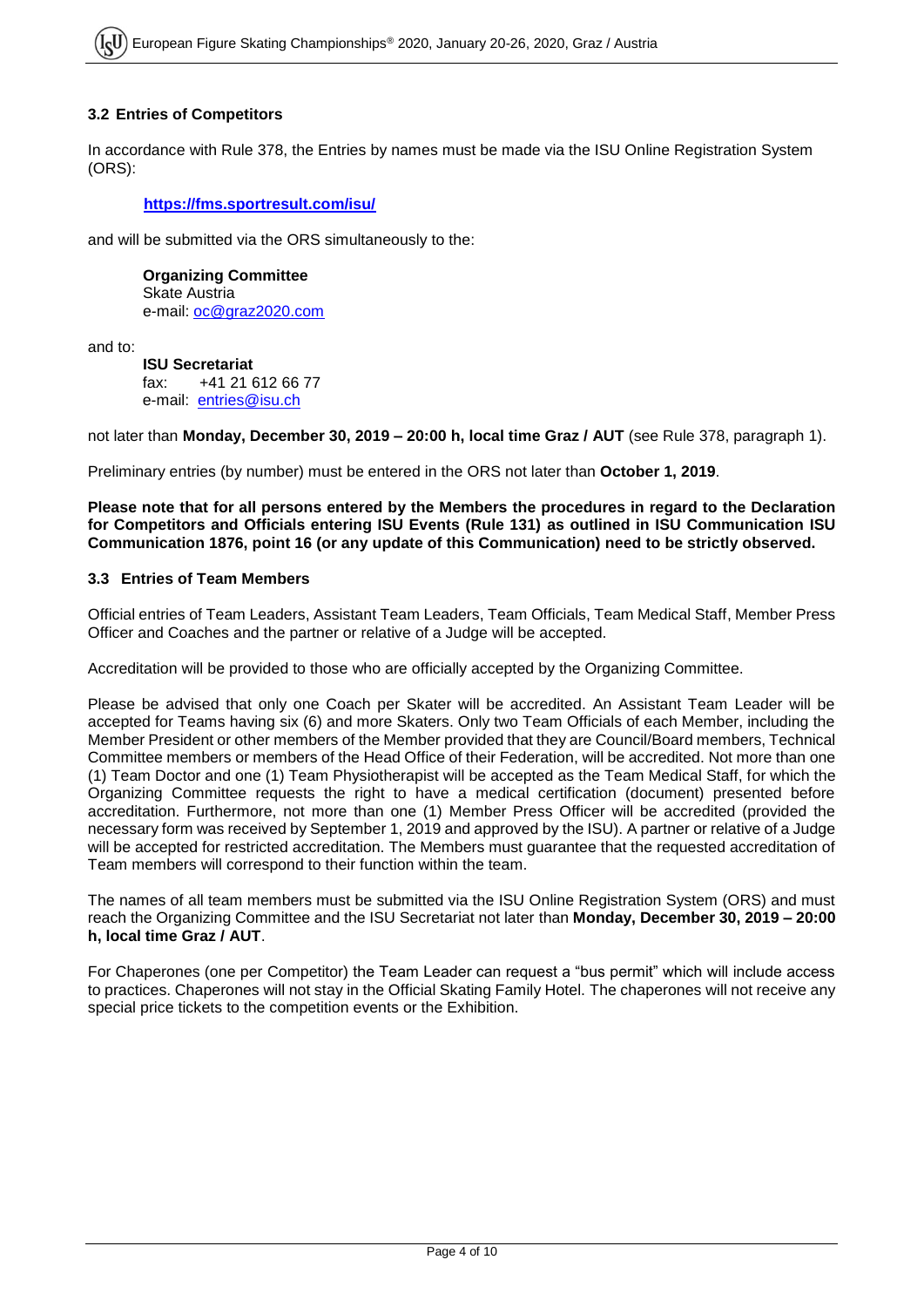#### **4. JUDGES**

#### **4.1 Nomination of Judges for the annual Judges Draw for ISU Figure Skating Championships 2020 to be held on October 10, 2019 in Geneva, SUI**

According to ISU Special Regulations & Technical Rules Single & Pair Skating and Ice Dance 2018, Rule 521, the official **entry form for Judges by number** (that had been sent to Members on June 27, 2019), must reach the ISU Secretariat by **October 1, 2019**, indicating with the entry, in which discipline of the ISU European Figure Skating Championships<sup>®</sup> 2020 the Member intends to participate in the respective draw. The Member must also indicate with the entry, which Judge will be available to judge the Pair discipline.

In accordance with the draw results, that will be published in an ISU Communication subsequent to the Judges Draw, Members having been drawn to send Judges to the ISU European Figure Skating Championships<sup>®</sup> 2020 must submit their Judges via the ISU Online Registration System (ORS) and reach the Organizing Committee and the ISU Secretariat not later than **Monday, December 30, 2019 – 20:00 h, local time Graz / AUT**.

#### **5. MEALS, LODGING, PREPAYMENT AND TRAVEL EXPENSES**

In accordance with Rule 137 the expenses are regulated as follows:

- a) All expenses for accommodation and meals for all Competitors participating in the Championships will be covered by the Organizing Committee during the period beginning with dinner on **Sunday, January 19, 2020** and ending with lunch on **Monday, January 27, 2020**.
- b) All expenses for accommodation and meals for one (1) Team Leader for each participating Member in the Championships will be covered by the Organizing Committee during the period beginning with dinner on **Sunday, January 19, 2020** and ending with lunch on **Monday, January 27, 2020**.
- c) All expenses for accommodation and meals for Technical Controllers, Technical Specialists and Data & Replay Operators will be covered by the Organizing Committee during the period beginning with dinner on **Sunday, January 19, 2020** and ending with lunch on **Monday, January 27, 2020**.
- d) All expenses for accommodation and meals for Referees and Judges will be covered by the Organizing Committee during the period as listed below:
	- Referees: with lunch on **Monday, January 20, 2020** and ending with lunch on **Monday, January 27, 2020**
	- Judges Men and Pairs: from lunch on **Monday, January 20** and ending with lunch on **Monday, January 27, 2020**,
	- Judges Ice Dance: from lunch on **Tuesday, January 21** and ending with lunch on **Monday, January 27, 2020**,
	- Judges Ladies: from lunch on **Wednesday, January 22** and ending with lunch on **Monday, January 27, 2020.**

Should any Competitor, Team Leader or Official arrive at the Hotel before the time indicated above or stay longer, the costs for accommodation and meals are at the burden of the user. A credit card or cash deposit is required on arrival for security and other incidental (i.e. telephone, movies, etc.) charges. If there are no expenses or damages to the room, cash deposit will be returned to the guest on departure.

It is the responsibility of the participating Members to make the necessary travel plans and arrangements for their Skaters.

All extra expenses incurred by any Competitor or any kind of Official will be the responsibility of the individual and must be paid prior to departure.

The Organizing Committee requests that, for all Team Members whose accommodation expenses are not covered by the Organizing Committee as outlined above, a pre-payment (deposit) to guarantee the availability of required rooms has to be made. Please use the ISU Online Registration System (ORS) and the first Information Letter for booking and calculation. The pre-payment (50% of the total amount) must be made by **November 4, 2019**. The terms of payment for the remainder will be published well in time by the Organizing Committee.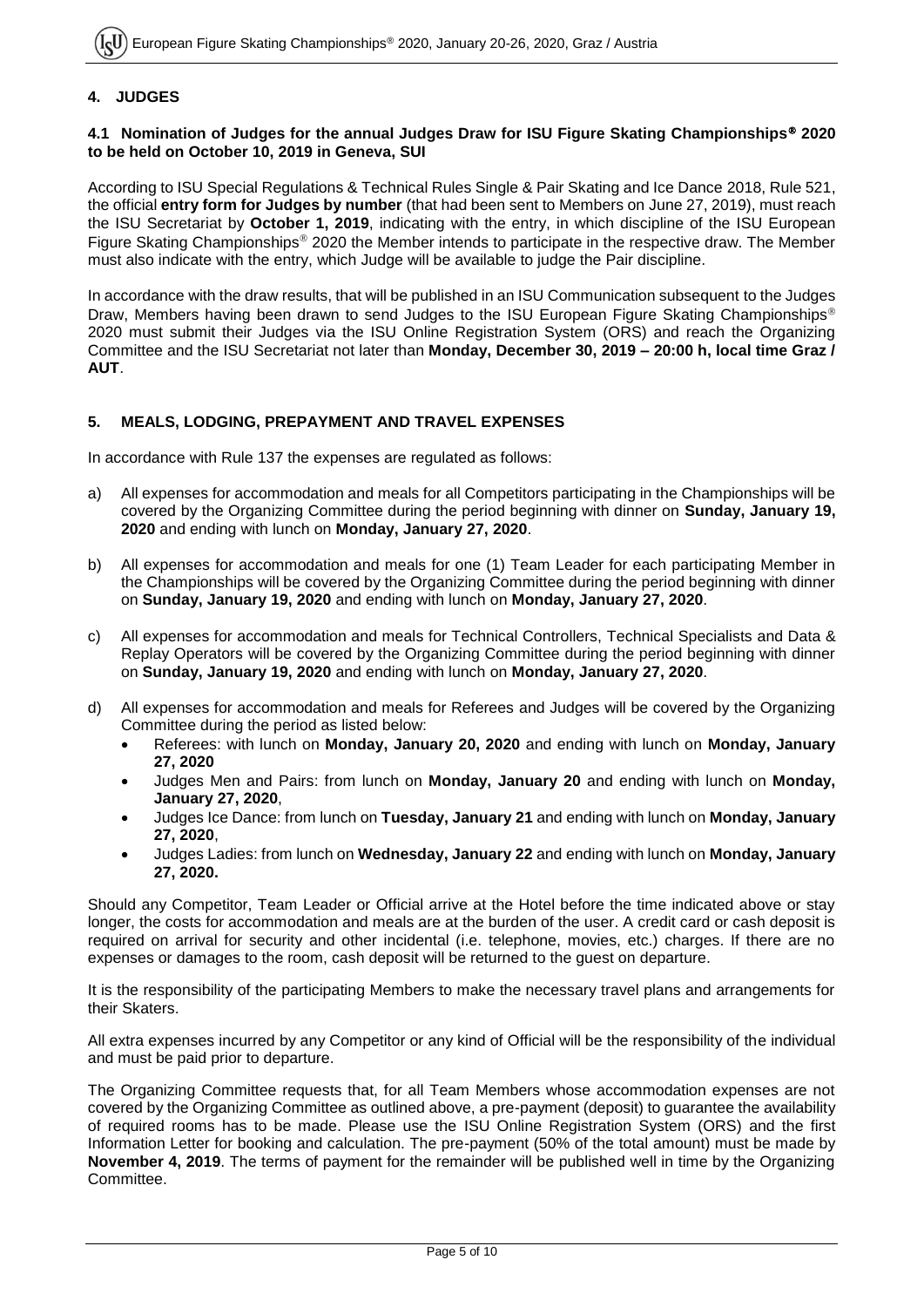#### **All rooms ordered for any person (if paid by the organizer or the member federation) are subject to the cancellation policy as outlined in the first information.**

Travel expenses will be paid in accordance with Rule 137. Out of pocket expenses for Referees, Technical Controllers, Technical Specialists, Judges, Data & Replay Operators will be paid in accordance with the Memorandum for Guidance in Holding ISU Figure Skating Championships and ISU Communication No. 2096 or any update of this Communication. Payments will be provided at registration. No expenses will be reimbursed for any other accompanying persons (i.e., Assistant Team Leaders, Coaches, Team Officials, Team Medical Staff, Member Press Officer, Chaperones, etc.).

**Please note: It is the obligation of the Team Leader and or the Assistant Team Leader to attend at least one of the two scheduled Team Leaders Meetings. Failing to do so, the Organizing Committee will not cover the expenses for the Team Leader as indicated above**. **Team Leaders for Teams which have Men entered must attend the first Team Leaders Meeting.**

#### **6. PRACTICE**

Official practices for Competitors begin on **Monday, January 20, 2020**. The detailed schedule will be issued at the time of registration.

#### **7. MUSIC**

All Competitors shall furnish competition music of excellent quality on CD (Compact Disc) or in any other approved format.

In accordance with Rule 343, paragraph 1, all discs must show the Competition event, Competitors name, the Nation and the exact running time of the music - not skating time - including any starting signal, which shall be certified by the Competitor and by the coach, when submitted at the time of registration. Competitors must provide a back-up drive for each program.

The titles, composers and orchestras of the music to be used for the Short Program and Free Skating Program for Singles and Pairs, for the Rhythm Dance and Free Dance Program for Ice Dance and for the Exhibition, must be submitted for each Competitor by December 30, 2019 latest.

If music information is not complete and disks not provided, accreditation will not be given.

The "Program Content Sheet" must also be submitted before the competition. It is mandatory that the Program Content Sheet be filled in precisely by each Skater/team in English using the terminology for the elements listed in the respective ISU Communication.

#### **8. ARRIVAL & DEPARTURE OF PARTICIPANTS**

All ISU Event Officials, Competitors, Team Leaders and Team Officials taking part in the Championships are requested to announce as soon as possible but not later than **December 30, 2019**, to the Organizing Committee, the names of the airlines, flight numbers, dates and times of arrival at **Graz International Airport (GRZ).** Those arriving by train, should indicate their dates, times of arrival at **the main train station (Hauptbahnhof Graz)**.

These locations are considered as the official arrival/departure points for the ISU European Figure Skating Championships 2020, from where a shuttle transfer will be organized. Coaches, Team Medical Staff, Member Press Officer and Chaperones are only met if they travel with the team. The detailed travel information needs to be submitted via the ISU Online Registration System (ORS).

#### **9. REGISTRATION**

All ISU Office Holders, ISU Event Officials, Competitors, Team Leaders, Team Officials, Team Medical Staff, Member Press Officer and one Coach (per Competitor) taking part in the Championships are requested to register for the ISU European Figure Skating Championships<sup>®</sup> 2020 as follows: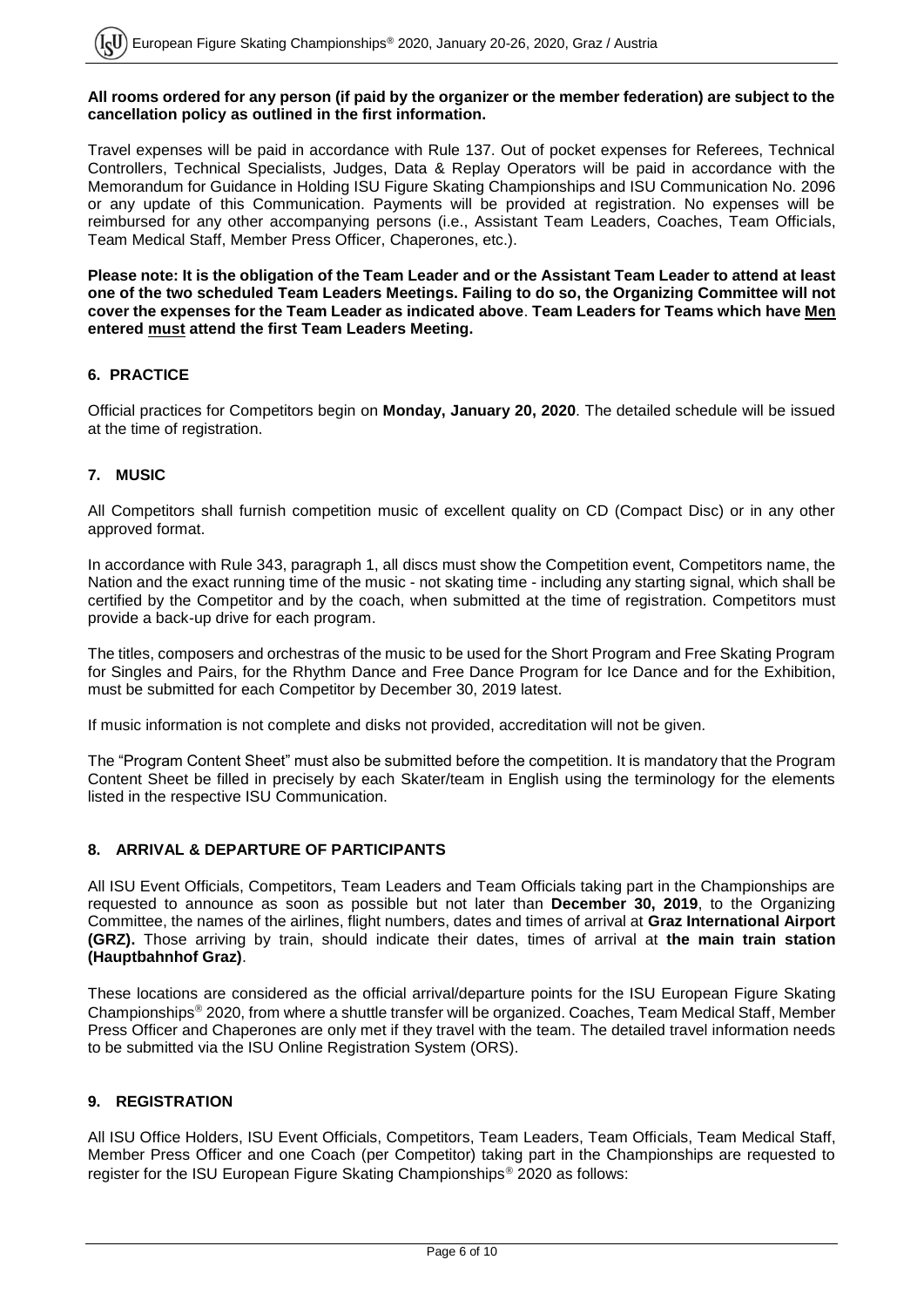Accreditation for Skaters, Team Leaders, Medical Personnel will be located at the **Hotel Roomz,** accreditation for ISU Event Officials, Judges, ISU Guests, ISU Office Holders will be located at the **Weitzer Hotel,**  accreditation for Coaches and other Delegation members will be located at the **NH Hotel** and for Media at the **Steiermarkhalle annex building Premstättenhalle**.

All Competitors and Judges will be required to present their passport (and Clearance Certificate if the passport is not of the same country as the Member entering the Skater and/or the Skater having previously represented another Member) prior to receiving accreditation. Accreditation will not be issued without presentation of a valid passport.

#### **10. OFFICIAL HOTELS**

#### **For ISU Officials, ISU Office Holders, ISU VIP, Member Presidents, Team Officials**

**Hotel Wiesler** Grieskai 4-8, 8020 Graz Website:<https://grandhotelwiesler.com/en/> and

**Hotel Weitzer** Grieskai 12-14 8020 Graz Website:<https://hotelweitzer.com/en/>

#### **For Skaters, Team Leaders, Team medical staff**

**Hotel Roomz**  Conrad-von-Hötzendorf-Straße 96, 8010 Graz Website:<https://www.roomz-hotels.com/en/roomz-graz>

**and** 

**Best Western Plus Amedia** Conrad-von-Hötzendorf-Straße 60, 8010 Graz Website:<https://plazahotels.de/en/hotel-graz/>

#### **For Assistant Team Leaders, Coaches and other Delegation Members**

**NH Hotel** Karmeliterpl. 4a/4b, 8010 Graz Website: <https://www.nh-hotels.com/hotel/nh-graz-city>

#### **11. OPENING CEREMONY ON ICE**

The Opening Ceremony on Ice will take place on **Wednesday, January 22, 2020** at **18:30**, at the **Steiermarkhalle**.

#### **12. DRAWS - ORDER OF SKATING**

The draws for the order of skating will be held individually per discipline at the Draw and Press Conference Room at the Steiermarkhalle annex building Premstättenhalle. The exact dates and time will be provided at registration.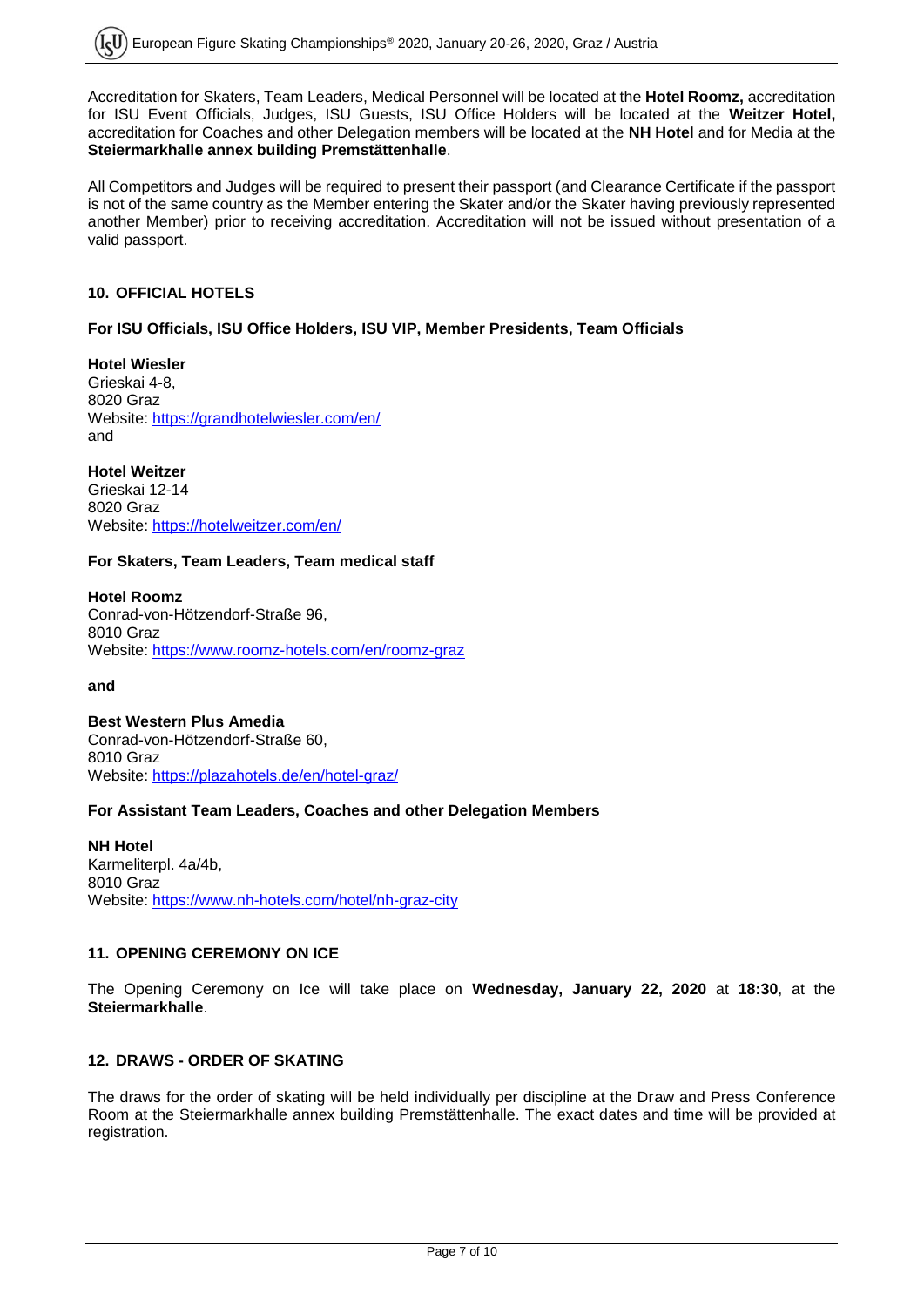#### **13. EXHIBITION**

All medalists as well as additional invited skaters will participate in the exhibition on **Sunday, January 26, 2020 at 14:30** at the Steiermarkhalle according to Rule 104, paragraph 17 a) and b).

#### **14. MEETINGS FOR ISU EVENT OFFICIALS and JUDGES**

The individual Initial Judges Meetings will be held one (1) day prior to each first segment of each individual discipline. The draw for the seating order of the panels of Judges will be made 45 min. prior to each segment. Subsequent draws, as required, will be made at the Steiermarkhalle in the judges' room. A detailed draw schedule will be published on site.

Please see the dates and times for all other official meetings for Technical Panels (before and after the respective event), Referees and Technical Controllers Meeting and Judges Round Table Discussions in paragraph 19. Schedule of Events. **ISU Event Officials and Judges are responsible to make their travel arrangements in order to be able to attend the respective meetings**. If any other party makes the flight arrangements, the ISU Event Officials and the Judges are responsible to check if such arrangements are in line with the detailed schedule as mentioned under paragraph 19.

#### **15. LIABILITY**

In accordance with Rule 119, it is the sole obligation of each ISU Member participating in ISU Events, as defined in Rule 107, to provide medical and accident insurance for their athletes, officials and all other members of the ISU Member's team. Such insurance must assure full medical attendance and also the return of the ill or injured person to the home country by air transport or by other expeditious means.

The ISU assumes no responsibility for or liability with respect to bodily or personal injury or property damage incurred by Competitors and Officials.

#### **16. ANTI-DOPING**

Anti-Doping tests will be carried out according to the ISU Anti-Doping Rules and ISU Anti-Doping Procedures, as given in the applicable ISU Communications (ISU Communications Nos. 2213 & 2243 or later updates).

#### **17. TITLES AND MEDALS**

The winners will bear the title according to Rule 133.

ISU gold medals will be awarded to the Champions and ISU silver and bronze medals to the second and third placed Competitors at the end of the finals in each discipline.

In accordance with Rule 134, paragraph 3. e) the Referee shall present, after the completion of each segment (Short Program and Free Skating for Ladies, Men, Pairs and Rhythm Dance and Free Dance for Ice Dance), ISU bronze, silver and gold medals to the third-placed Competitor(s), second-placed Competitor(s) and the winners respectively in each discipline, but no anthem shall be played or flags hoisted.

#### **18. INFORMATION**

For further information, please contact:

**ISU European Figure Skating Championships® 2020 Organizing Committee** Skate Austria e-mail: [oc@graz2020.com](mailto:oc@graz2020.com)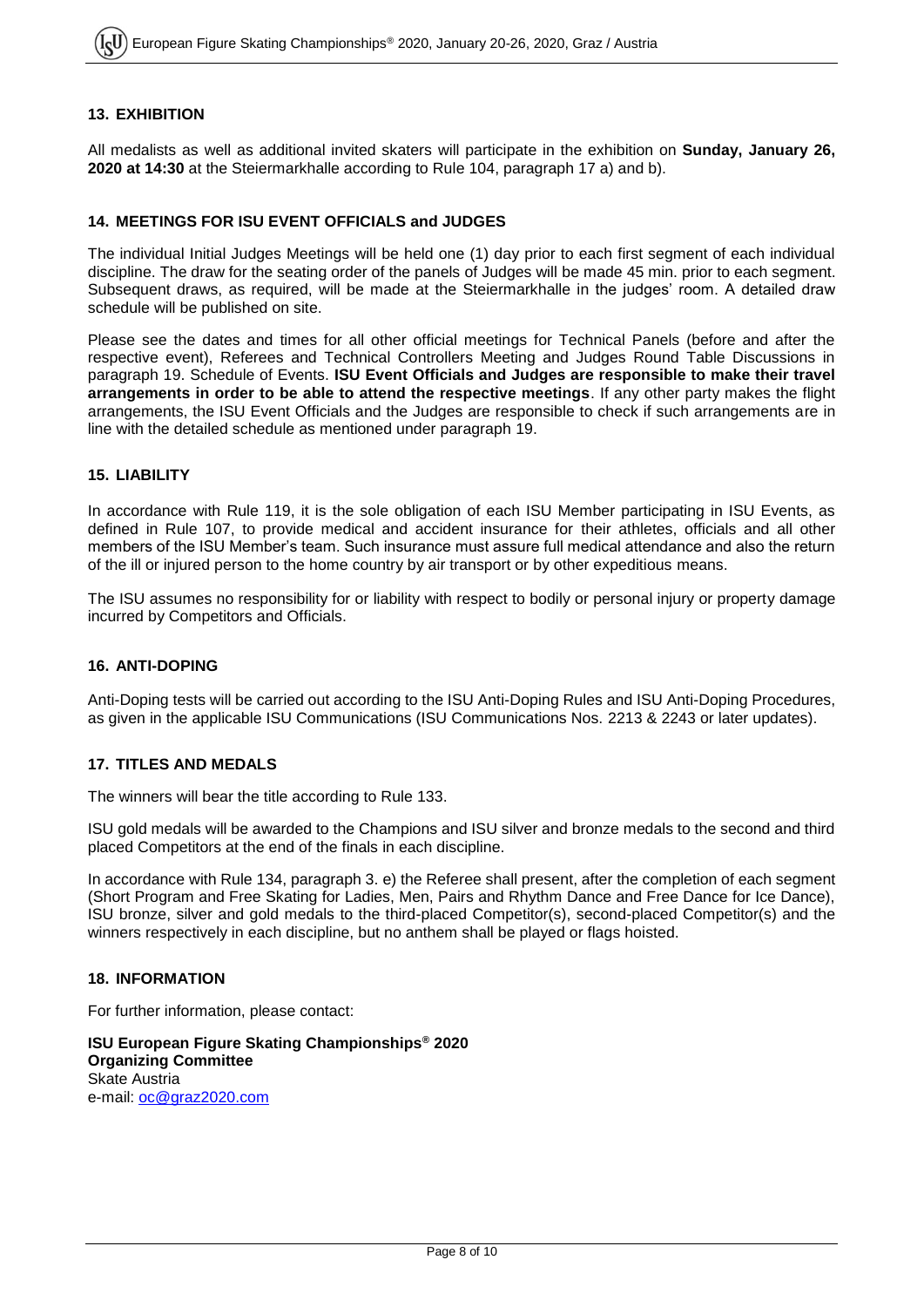#### **19. SCHEDULE OF EVENTS**

| <b>Date</b>           | <b>Time</b> | <b>Event</b>                                   |  |
|-----------------------|-------------|------------------------------------------------|--|
| Monday, January 20    | All day     | <b>Official Practice</b>                       |  |
|                       | 09:30       | <b>PAIRS</b> - Technical Panel Meeting         |  |
|                       | 12:00       | MEN - Technical Panel Meeting                  |  |
|                       | 16:00       | ICE DANCE - Technical Panel Meeting            |  |
|                       | 16:00       | Team Leaders Meeting 1                         |  |
|                       | 17:45       | <b>Medical Meeting</b>                         |  |
| Tuesday, January 21   | All day     | <b>Official Practice</b>                       |  |
|                       | 10:00       | Referee & Technical Controllers Meeting        |  |
|                       | 11:00       | PAIRS - Initial Judges Meeting                 |  |
|                       | 15:30       | LADIES - Technical Panel Meeting               |  |
|                       | 16:00       | MEN - Initial Judges Meeting                   |  |
|                       | 20:00       | <b>ISU and Judges Dinner</b>                   |  |
| Wednesday, January 22 | 09:00       | ICE DANCE - Initial Judges Meeting             |  |
|                       | 11:30       | MEN - Short Program                            |  |
|                       | 18:30       | Opening Ceremony on Ice                        |  |
|                       | 19:15       | PAIRS - Short Program                          |  |
| Thursday, January 23  | 08:30       | LADIES - Initial Judges Meeting                |  |
|                       | 09:30       | Team Leaders Meeting 2                         |  |
|                       | 12:00       | ICE DANCE - Rhythm Dance                       |  |
|                       | 18:30       | MEN - Free Skating                             |  |
|                       | 22:45       | MEN - Technical Panel Review Meeting           |  |
| Friday, January 24    | 09:00       | MEN - Judges Round Table Discussion            |  |
|                       | 11:30       | LADIES - Short Program                         |  |
|                       | 19:00       | PAIRS - Free Skating                           |  |
|                       | 22:15       | <b>PAIRS</b> - Technical Panel Review Meeting  |  |
| Saturday, January 25  | 09:00       | PAIRS - Judges Round Table Discussion          |  |
|                       | 13:25       | ICE DANCE - Free Dance                         |  |
|                       | 18:30       | LADIES - Free Skating                          |  |
|                       | 18:30       | ICE DANCE - Technical Panel Review Meeting     |  |
|                       | 22:45       | <b>LADIES</b> - Technical Panel Review Meeting |  |
| Sunday, January 26    | 08:00       | ICE DANCE - Judges Round Table Discussion      |  |
|                       | 10:15       | LADIES - Judges Round Table Discussion         |  |
|                       | 14:30       | <b>EXHIBITION</b>                              |  |
|                       | 20:00       | <b>Closing Banquet</b>                         |  |

### **Please note: This schedule is subject to change**